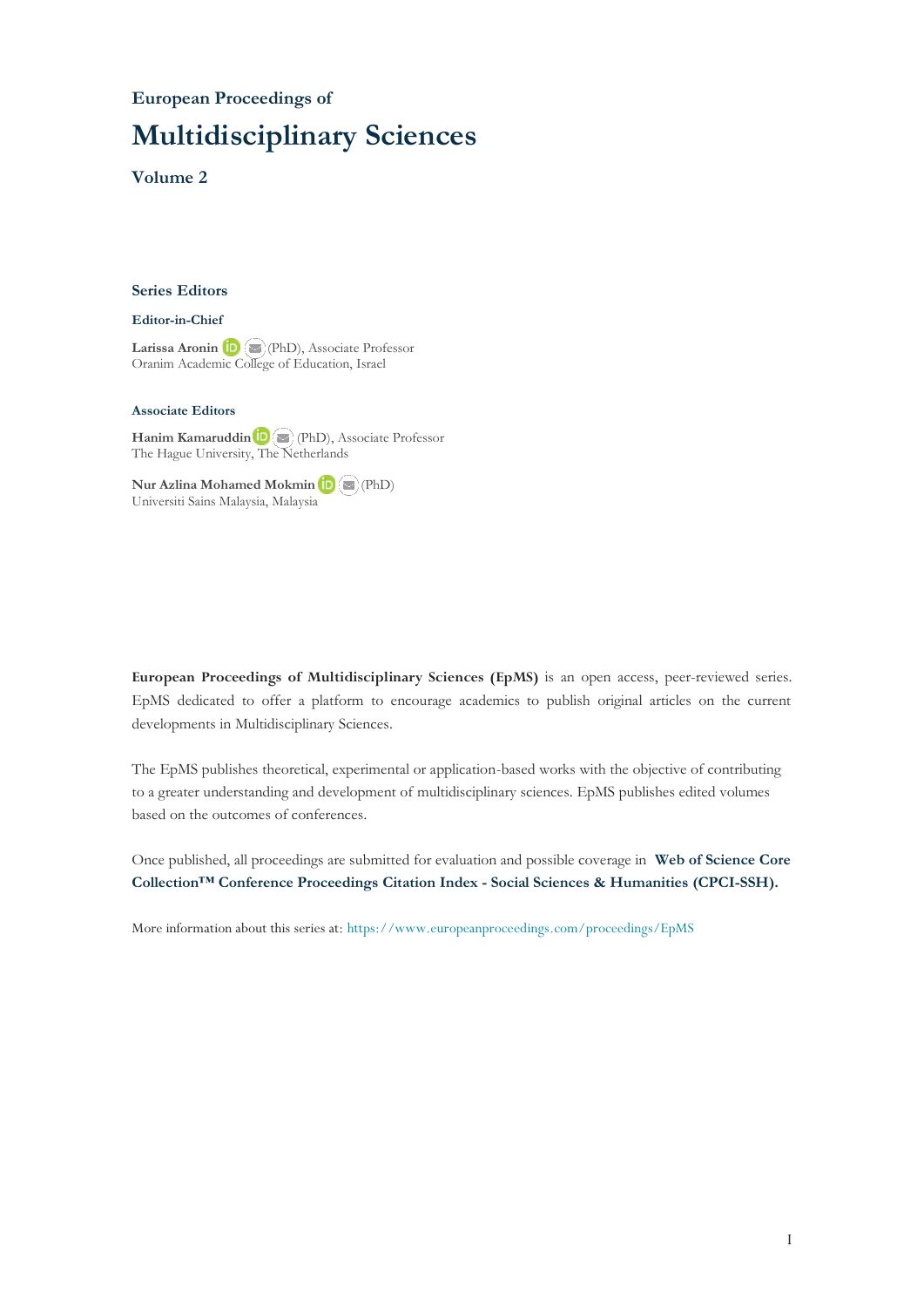# CARVING THE FUTURE BUILT ENVIRONMENT: ENVIRONMENTAL, ECONOMIC AND SOCIAL RESILIENCE

Selected, peer-reviewed papers from 4 th International Conference on Rebuilding Place (ICRP 2019), 06-07 November 2019, Universiti Sains Malaysia

## Edited by:

Julaihi Wahid, Abdul Aziz Abdul Samad, Sabarinah Sheikh Ahmad, Panit Pujinda

#### Editor(s) Affiliation(s):

**Julaihi Wahid,** Professor Ar. Faculty of Built Environment, University Malaysia Sarawak, Malaysia

**Abdul Aziz Abdul Samad,** Professor Ir. Dr. Faculty of Civil and Environmental Engineering, UTHM Malaysia

**Sabarinah Sheikh Ahmad,** Professor Dr. Faculty of Architecture, Planning & Surveying, UITM, Malaysia

**Panit Pujinda,** Associate Prof. Dr. Faculty of Architecture, Chulalongkorn University, Thailand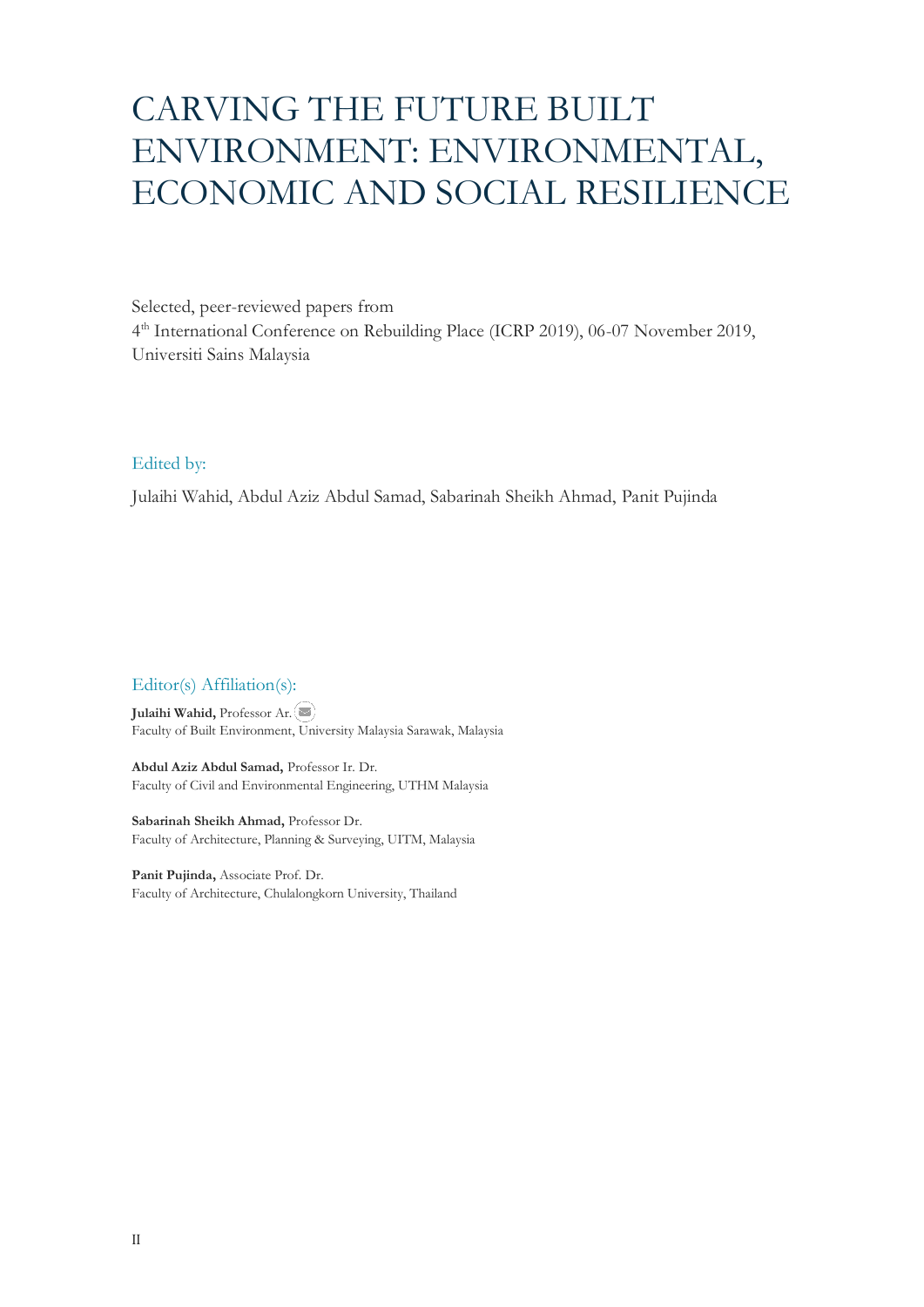

ISSN: 2421-826X (online)

European Proceedings of Multidisciplinary Sciences

ISBN: 978-1-80296-950-4 (e-book)

CARVING THE FUTURE BUILT ENVIRONMENT: ENVIRONMENTAL, ECONOMIC AND SOCIAL RESILIENCE

[https://doi.org/10.15405/epms\(2421-826X\).2019.12.1](https://doi.org/10.15405/epms(2421-826X).2019.12.1) 



© The Editor(s) and The Author(s) 2020. This work is licensed under a Creative Commons Attribution-NonCommercial-NoDerivatives 4.0 International License (http://creativecommons.org/licenses/by-nc-nd/4.0/).

This book is published by the registered company Future Academy which is registered under the ISO London Limited. The registered company address is: 293 Green Lanes, Palmers Green, London, United Kingdom, N13 4XS Reg. Number: 9219513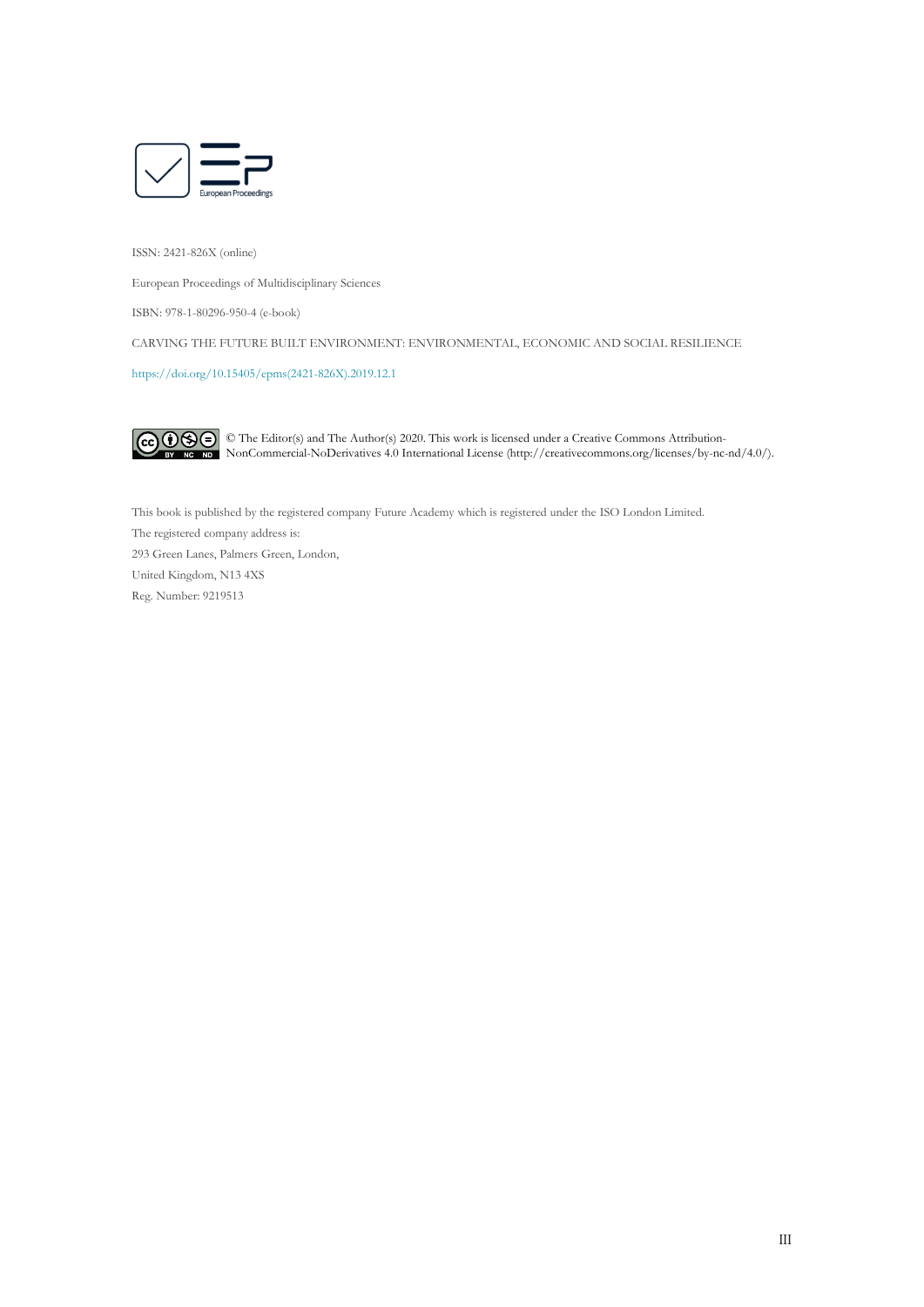## **Preface**

This is a significant event to be held in the exotic island of Penang, Malaysia, on the 6-7th November 2019, as an international platform bringing together innovative minds of academicians, researchers, architects, engineers, planners, economists, social scientist, policy makers, industrial experts, and budding students around the globe to a common forum to share and disseminate their latest research on topics linked to rebuilding places and current interrelated issues.

The theme entitled 'Carving the Future Built Environment: Environmental, Economic and Social Resilience' focuses on the core pillars of sustainability to be safeguarded in the onslaught of global warming and climate change threats causing rampant hazards of floods, storms, droughts and typhoons over the recent decade. This phenomenon is predicted to escalate in the future, where the increasing severity of these disasters will subsequently result in large number of displaced people and refugees. As the world population is estimated to reach 9 billion by 2050, the increase of urban inhabitants struggling for shelter and amenities, the aftermath of disasters on the environment, social and economic stability and growth are urgent issues to be tackled to reduce losses especially in the poorest, most vulnerable communities within developing countries. In carving a better future built environment, the key issue is to offer more resilient solutions for communities and cities to encounter and surpass a colossal disaster with holistic revival approach and regeneration strategies from all dimensions from the physical, social, scientific and political aspects.

The key objective of ICRP 2019 is to offer opportunity for the international participants to share their experiences, ideas, and expertise with the counterparts in other parts of the world as well as offer opportunity for international networking and linkages for future collaborations in research and state-of-the-art solutions that will lead to massive results for the benefit and survival of mother earth. Our intention is that the ICRP outcome will lead to significant contributions to the body of knowledge towards a better built environment.

This Conference is co-organised by the Universiti Teknologi Mara (Malaysia), Universitas Syiah Kuala (Indonesia), and Chulalongkorn University (Thailand). The Best Paper Awards will be given for the papers judged to make the most significant contribution to the conference.

See you soon in the Pearl of the Orient!

14 November, 2019

**Associate Prof. Dr Muna Hanim Abdul Samad,** Chair, ICRP 2019 Universiti Sains Malaysia, Malaysia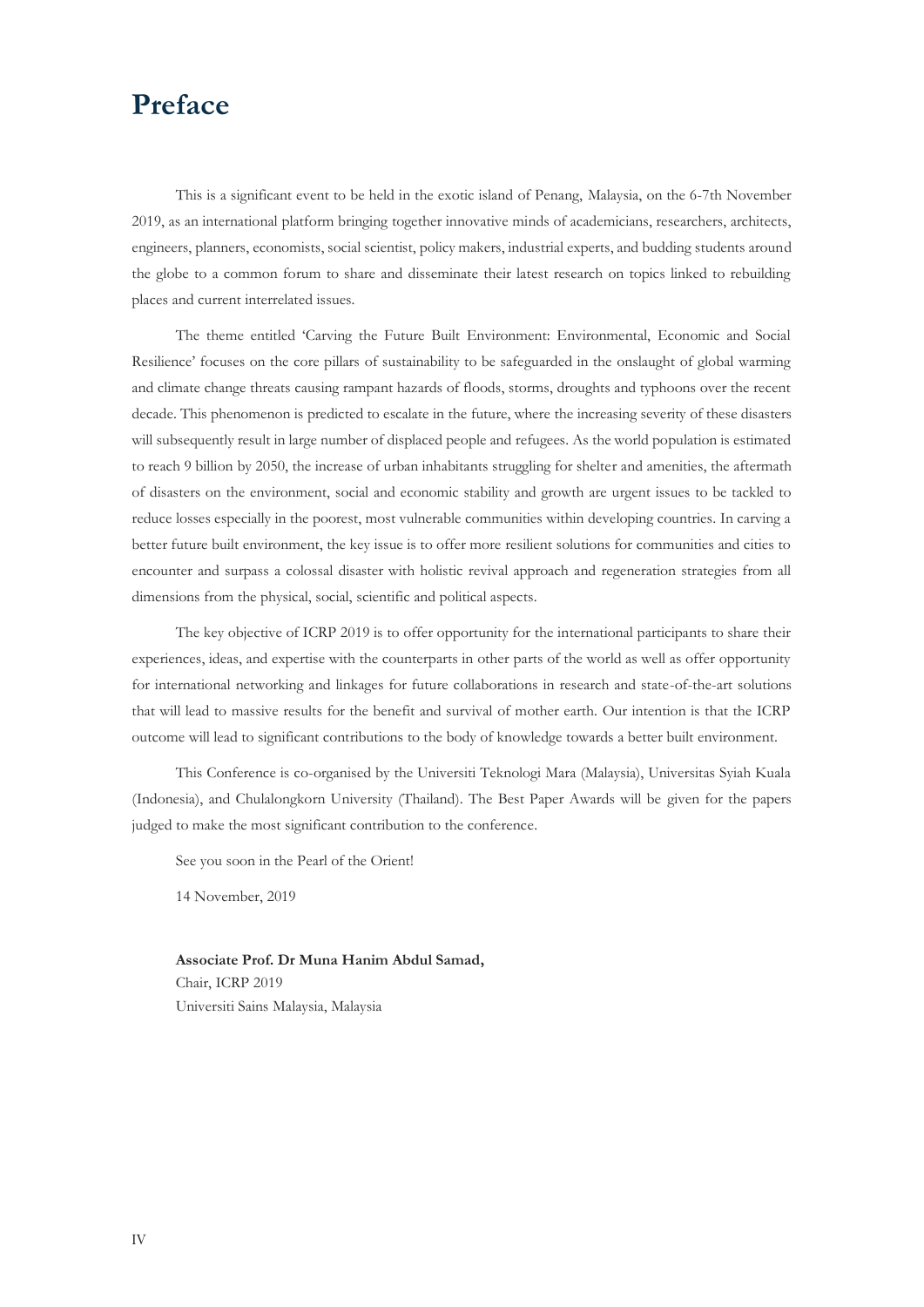## **Chair**

Muna Hanim Abdul Samad, Associate Prof. Dr., *Universiti Sains Malaysia, Malaysia*

## **International Scientific/Editorial Committee Members**

- Prof Dr Abdul Aziz Abdul Samad
- Prof Sr Dr Azlan Shah Ali
- Prof Dr Sabarinah Sheikh Ahmad
- Prof Dr Julaihi Wahid
- Prof Dato' Ir Dr Mahyuddin Ramli
- Prof Dr Abu Hassan Abu Bakar
- Prof Dr Ahmad Sanusi Hassan
- Prof Dr A. Ghafar Ahmad
- Prof Dr Azizi Bahauddin
- Prof Dr Nor'Aini Yusof
- Prof Sr Dr Mastura Jaafar
- Assoc Prof Ir Dr Abdul Naser Abdul Ghani
- **Exercise Prof Dr Panit Pujinda**
- Assoc Prof Sr Dr Syahrul Nizam Kamaruzzaman
- Assoc Prof Dr Noridah Mohamed
- Assoc Prof Dr Amin Akhavan Tabassi
- Assoc Prof Dr Azizan Marzuki
- Assoc Prof Dr Hanizam Awang
- Assoc Prof Dr Muna Hanim Abdul Samad
- Assoc Prof Sr Dr Md Yusof Hamid
- Assoc Prof Sr Dr Mohd Nasrun Mohd Nawi
- Assoc Prof Dr Nurwati Badarulzaman
- **Assoc Prof Dr Sharifah Fairuz Syed Fadzil**
- Assoc Prof Sr Dr Mohd Zailan Sulieman
- **Exercise Prof Tr Dr Noor Faisal Abas**
- **EXECUTE:** Assoc Prof Dr Kausar Hj Ali
- Assoc Prof Dr Nazirah Zainul Abidin
- Assoc Prof Sr Dr Lim Yoke Moi
- Assoc Prof Ts Dr Mohd Rodzi Ismail
- **E** Sr Dr Md Azree Othuman Mydin
- Sr Dr Nur Azfahani Ahmad
- Sr Dr Asmalia Che Ahmad
- Sr Dr Mohd Fadzil Mat Yasin
- **E** Ir Dr Muhammad Arkam Bin Che Munaaim
- Dr Hairul Nizam Mansor
- **Dr Izwan Johari**
- Dr Ida Nianti Mohd Zain
- Dr Safial Aqbar Zakaria

## **Keynote Speakers**

**The Impact of Raising Temperature on Urban Environment and The Mitigation Measures** Prof. Wong Nyuk Hien National University of Singapore

**Healthcare architecture: The Knowledge Management** Prof. Commander Traiwat Viryasiri (RTN) Chulalongkorn University, Thailand

## **The Biomorphic and Biophilic Design Approaches in Rebuilding Place of Heritage Shophouses** Prof. Dr. Azizi Bahauddin Director the Creative Design House of USM, and a lecturer at Universiti Sains Malaysia

## **Post-disaster Architectural Heritage: Case Study Banda Aceh After the 2004 Tsunami Disaster** Dr. Cut Dewi

University of Syiah Kuala, Indonesia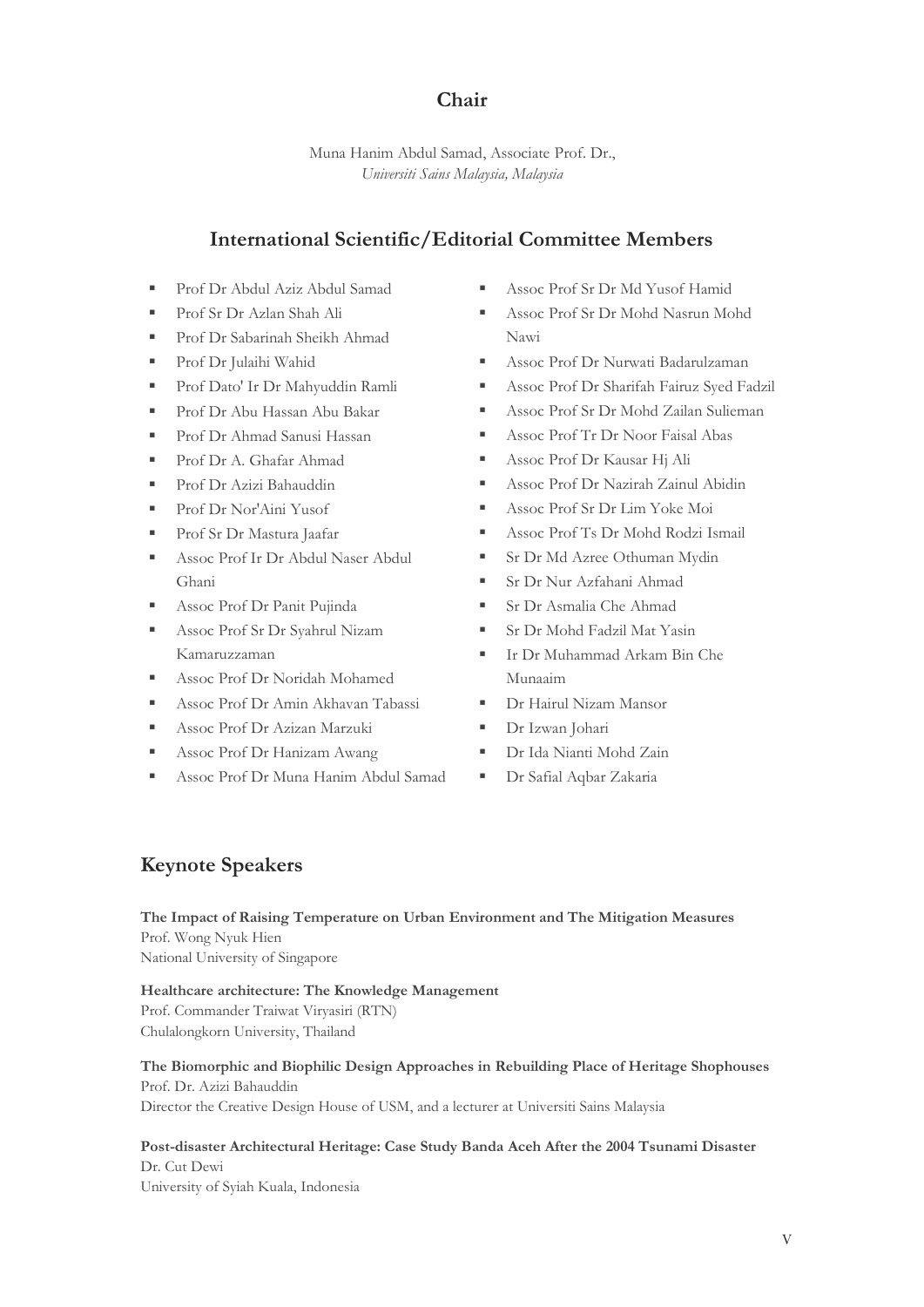## **Sponsors**



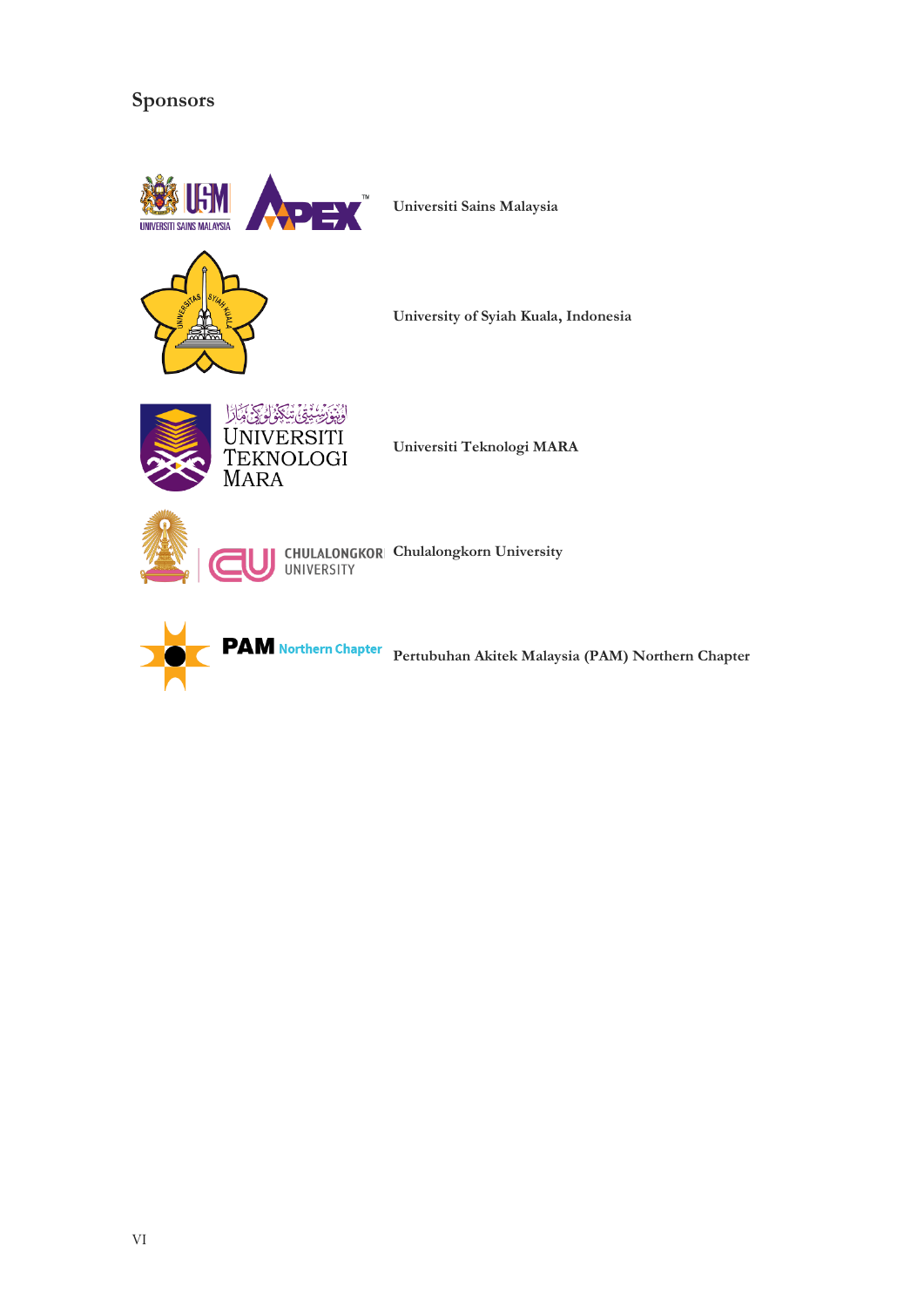## **Table of Contents**

## **No: 1**

Title: Modern Building Services Impact on Heritage Shophouse Façade in George Town, Penang *Pages: 1-11*

Author(s): Muna Hanim Abdul Samad, Omar Adil Sabah

## **No: 2**

Title: Performance Measurement Dimensions for Sri Lankan Hotel Industry: An Expert Review *Pages: 12-25* Author(s): P. C. Kaluthanthri, A. Osmadi

## **No: 3**

Title: Improvising Industrialised Building System Through the Adoption of Building Information Modeling *Pages: 26-33* Author(s): Mariati Taib, Teo Yu Shan, Sabreena Shukri

#### **No: 4**

Title: The Key Characteristics of Condominium's Operating Expenses (Opex) in Bangkok *Pages: 34-47* Author(s): Sittiporn Issarasak, Bundit Chulasai, Veerason Lertariyanum

**No: 5**

Title: An Investigation of Green Building Outlook in Malaysia *Pages: 48-53* Author(s): Mohammad Tahir Ghafori, Atasya Osmadi

## **No: 6**

Title: Complexity Factors in Mega Projects: A Literature Review *Pages: 54-67* Author(s): Mohammad Mohseni, Amin Akhavan Tabassi, Ernawati Mustafa Kamal, David James Bryde, Roula Michaelides

## **No: 7**

Title: Measuring the Determinants for Differentiation in Village Economic Performance in Rural Malaysia *Pages: 68-76* Author(s): Mohamad Fadhli Rashid, Siti Hajar Misnan, Noor Aimran Samsudin

#### **No: 8**

Title: High Performance Work Practices and Construction Project Performance Nigeria *Pages: 77-85* Author(s): J. Lawalson Temitope, Richard Olayiwola Alonge

## **No: 9**

Title: Traditional Courtyard "Late-Straits" Shop-Houses as Rebuilding Place Based on Cultural Space *Pages: 86-96* Author(s): Akram Zwain, Azizi Bahauddin

#### **No: 10**

Title: Rebuilding Place With The Siamese Cultural And Architectural Values:Wat Machimmaram, Kelantan *Pages: 97-105* Author(s): Pathamawadee a/p Eh Tat, Azizi Bahauddin

#### **No: 11**

Title: Incorrespondence of Planning and Implementation of Dongdok: Vientiane's Sub-Centre From Maps (1991-2030) *Pages: 106-115* Author(s): Daohieng Inthavong, Prin Jhearmaneechotechai

## **No: 12**

Title: Developing A Design Framework For Disaster Resilience Flood Evacuation Centre In Malaysia *Pages: 116-122* Author(s): Aainaa binti Suhardi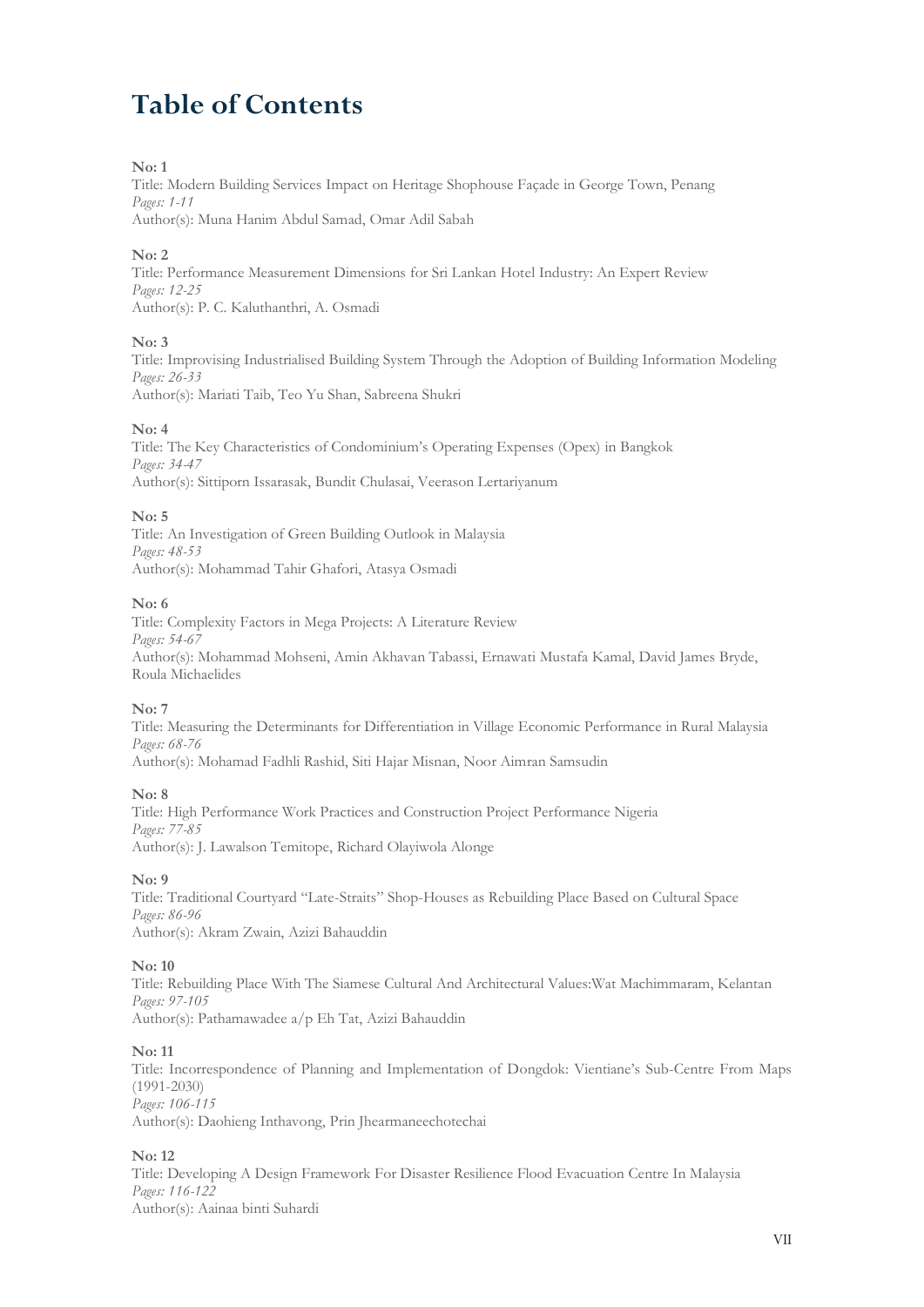Title: Flood Disaster Risk Assessment In Urban Morphology Framework To Enhance Resilience Factor *Pages: 123-131* Author(s): Sherlly Maulana, Muna Hanim Abdul Samad, Jestin Nordin

#### **No: 14**

Title: Evaluating the Affordances of Transitional Space As Social Learning Space At Polytechnic *Pages: 132-143* Author(s): V. Ramu, Nooriati Taib, Nor Fadzila Aziz

## **No: 15**

Title: Spatial Planning of Muslim Cemeteries: A Focus On Sustainable Design Practice *Pages: 144-159* Author(s): Mohamad Reza Mohamed Afla

#### **No: 16**

Title: Inclusion of Urban Sustainability Pillars in 11th Malaysian Plan Using CPI Framework *Pages: 160-166* Author(s): Mohsen Behrang, S. Mostafa Rasoolimanesh, Nurwati Badarulzaman, Aldrin Abdullah

#### **No: 17**

Title: Multi-Layer Balcony Planting: A Biomimetic Concept Of Tropical Rainforest *Pages: 167-178* Author(s): Rani Prihatmanti, Nooriati Taib, Foong Swee Yeok

#### **No: 18**

Title: Mosque Architectural Timeline In Malaysia: From Vernacular To Contemporary *Pages: 179-188* Author(s): Siti Dalila Mohd Sojak, Raja Nafida Raja Shahminan, Fadhlina Ahmad @ Taufik

#### **No: 19**

Title: Expecting the Unexpected: Climate Resilience in Malaysian Local Government Land Use Planning *Pages: 189-199* Author(s): Vishanthini Kanasan, Sayuti Hassan

## **No: 20**

Title: Monitoring Land Use Pattern And Built-Up Expansion In Kuala Lumpur City Centre *Pages: 200-214* Author(s): Izuandi Yin, Mou Leong Tan, Tew Yi Lin, Diana Mohamad, Abdul Ghapar Othman

#### **No: 21**

Title: A Review On The Construction Method In Minimising Construction Waste In Malaysia *Pages: 215-223* Author(s): Farhah Amani Abd Rahaman, Muna Hanim Abdul Samad, Nooriati Taib

#### **No: 22**

Title: Building Resilience In Early Childhood Education: Preschool Built Environment Quality In Malaysia *Pages: 224-236* Author(s): Pearly Pei Li Lim, Azizi Bahauddin, Nor Fadzila Aziz

#### **No: 23**

Title: Colonial Architectural Style's Influence On Buildings Façade Design In Aden City, Yemen *Pages: 237-244* Author(s): Majed Ahmed Khan, Ahmad Sanusi Hassan

#### **No: 24**

Title: Developing Effective Resilient Architecture Based On Psychologycal Environment and Local Behaviour *Pages: 245-256* Author(s): Incik G Ramadhan, Dini Hardilla, Agung Cahyo Nugroho, Ahmad Zaenudin

#### **No: 25**

Title: Dutch Dwelling Design In Adapting The Warm-Humid Climate In Indonesia *Pages: 257-267* Author(s): Laina Hilma Sari, Zahriah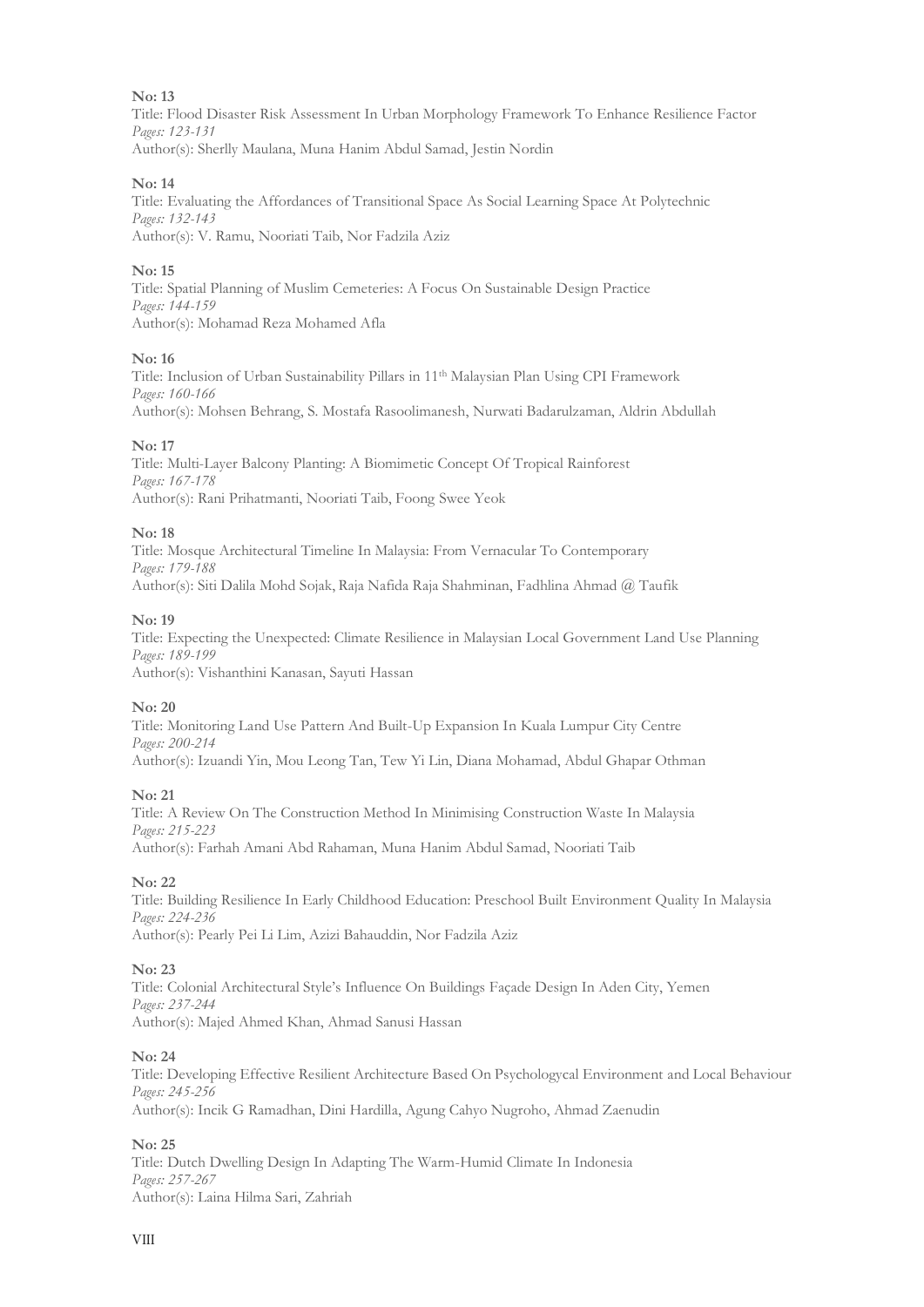Title: Illuminance Level And Arabic Handwriting Performance At Lower Working Plane Height *Pages: 268-279* Author(s): Raja Nur Syaheeza Raja Mohd Yazit, Elina Mohd Husini, Ahmad Faiz Hassan Naziri, Izzat Anuar, Mohd Khedzir Khamis

#### **No: 27**

Title: The Biomorphic and Biophilic Design Approaches in Rebuilding Place of Heritage Shophouses *Pages: 280-290* Author(s): Azizi Bahauddin, Josephine Ong, Rani Prihatmanti

#### **No: 28**

Title: Indoor Environmental Quality For Rebuilding Place In Colonial Commercial Buildings In Penang *Pages: 291-300* Author(s): Rani Prihatmanti, Azizi Bahauddin

#### **No: 29**

Title: Students' Daylight Condition Perception In Tasmi' Classroom *Pages: 301-307* Author(s): Fadli Arabi, Elina Mohd Husini, Raja Nur Syaheeza Raja Mohd Yazit

#### **No: 30**

Title: The Effects Of Night-Time Simulation Using Vertical Greenery System In High-Rise Building *Pages: 308-316* Author(s): Hazril Sherney Basher, Sabarinah Sh. Ahmad

#### **No: 31**

Title: Vulnerability Analysis In The Northern Coast Region Of Banda Aceh City, Indonesia *Pages: 317-327* Author(s): Mirza Irwansyah, Cut Nursaniah, Laila Qadri, Mariana

#### **No: 32**

Title: The Housing Design For Disaster Relief In The Lao People's Democratic Republic *Pages: 328-336* Author(s): Thepphavong Xaykosy, Bundit Chulasai

#### **No: 33**

Title: Post-Disaster Shelters: A Review Of Strategies And Design Framework *Pages: 337-350* Author(s): Muna Hanim Abdul Samad, Mazran Ismail, Jestin Nordin, Asniza Hamimi Abdul Tharim

#### **No: 34**

Title: Preschool Provider's Notion Of Quality Preschool Built Environment In Malaysia *Pages: 351-361* Author(s): Pearly Pei Li Lim, Azizi Bahauddin, Nor Fadzila Aziz

#### **No: 35**

Title: Added Value To Security Building Design Case Study: Police Station In Malaysia *Pages: 362-373* Author(s): Zahardi Zaharin, Jestin Nordin, Sharyzee Mohmad Shukri

#### **No: 36**

Title: Development Of Luminaire Design Prototype For The Landscape Of Chudhadhuj Royal Residence *Pages: 374-384* Author(s): Phanchalath Suriyothin

#### **No: 37**

Title: Properties Of Blended Metakaolin And Glass Sludge Waste As Binder In Concrete *Pages: 385-392* Author(s): Alonge Olayiwola Richard, Hanizam Awang, Kwek Ying, Oladipo Seyi Kolapo

#### **No: 38**

Title: A Matrix Analysis On Building Maintenance Budget Determination In Malaysia *Pages: 393-403* Author(s): Norehan Mohd Noor, Thuraiya Mohd, Norazura Mizzal Azmi, Siti Zubaidah Hashim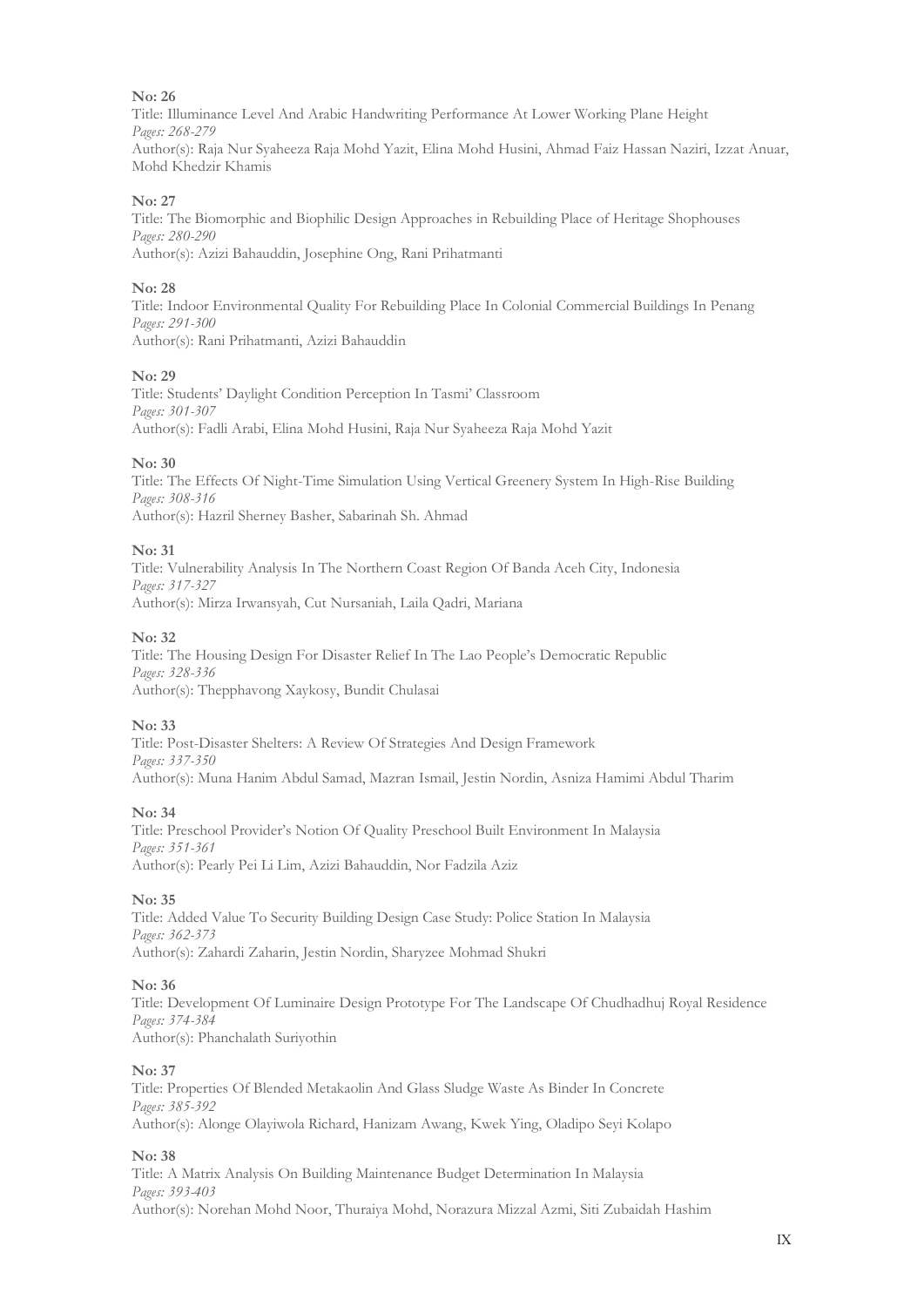Title: Adaptive Behavior Of Residents For Thermal Comfort In High-Rise Residential Building, Malaysia *Pages: 404-414* Author(s): Zeyad Amin Al-Absi, Noor Faisal Abas

#### **No: 40**

Title: Development Of Sustainable Building Material By Incorporating Plastic Waste In Concrete Block *Pages: 415-424* Author(s): Nur Fasiha Abdul Halim, Zalena Abdul Azis, Nooriati Taib, Hazimi Ismail

#### **No: 41**

Title: Architectural Design Strategies Of Sensory Integration Through Spaces For Autistic Children *Pages: 425-435* Author(s): Lim Heng Yi, Azhar Ghazali, Mohd. Hafizal Mohd. Isa

#### **No: 42**

Title: The Integration Moveable Kinetic Roof To Sun Orientation On Velodrome Building *Pages: 436-446* Author(s): Wan Mahdzir Yason, Azhar Ghazali, Hazril Sherney Basher, Mohd. Hafizal Mohd. Isa

#### **No: 43**

Title: Finite Element Analysis On Beam To Column Connection In IBS Panel *Pages: 447-458* Author(s): Sabreena Shukri, Mariati Taib, Nooriati Taib, Nadiah Md Husain

#### **No: 44**

Title: Pros And Cons Of Incomplete Contract In Private Finance Initiative (PFI) Project *Pages: 459-465* Author(s): M. Nur Syaimasyaza, A.R. Khairuddin, A. Mohd Fairullazi, H. Sharina Farihah

#### **No: 45**

Title: Sign Planning By Smart Device Installed With Image Integrated Application *Pages: 466-471* Author(s): Toshifumi Mae, Yuji Matsumoto, Ryusuke Naka

#### **No: 46**

Title: A Doll-Based Closing Chime System For Workstyle Improvement In Japanese Workplace *Pages: 472-480* Author(s): Yuji Matsumoto, Ami Masuda, Ryusuke Naka

#### **No: 47**

Title: Assessment Of Mrt Feeder Bus Routes' Catchment Area Using Geographical Information System *Pages: 481-489* Author(s): Yakin Nur Sunoto, Zakiah Ponrahono

#### **No: 48**

Title: Customers' Acceptance Level Of Smart Restaurant Services In Penang *Pages: 490-501* Author(s): Sara Abhari, Alireza Jalali, Mastura Jaafar, Lim Chia Yean

#### **No: 49**

Title: Performance Of Kenaf Fibrous Pulverised Fuel Ash Concrete In Acidic Environment *Pages: 502-510* Author(s): Norazura Mizal Azzmi, Jamaludin Mohamad Yatim, Norehan Mohd Noor, Norhidayah Md Ulang, Adole Michael Adole

#### **No: 50**

Title: Perceptions Of Young Professional In Malaysia: Homeownership Or Renting? *Pages: 511-519* Author(s): M.R. Faraziera, T.A. Hamizah Liyana, O. Nurhayati

#### **No: 51**

Title: Raising Energy-Saving Awareness With The Home Energy Report *Pages: 520-526* Author(s): Zahirah Mokhtar Azizi, Nurul Sakina Mokhtar Azizi, Siti Aida Samikon, Nasyairi Mat Nasir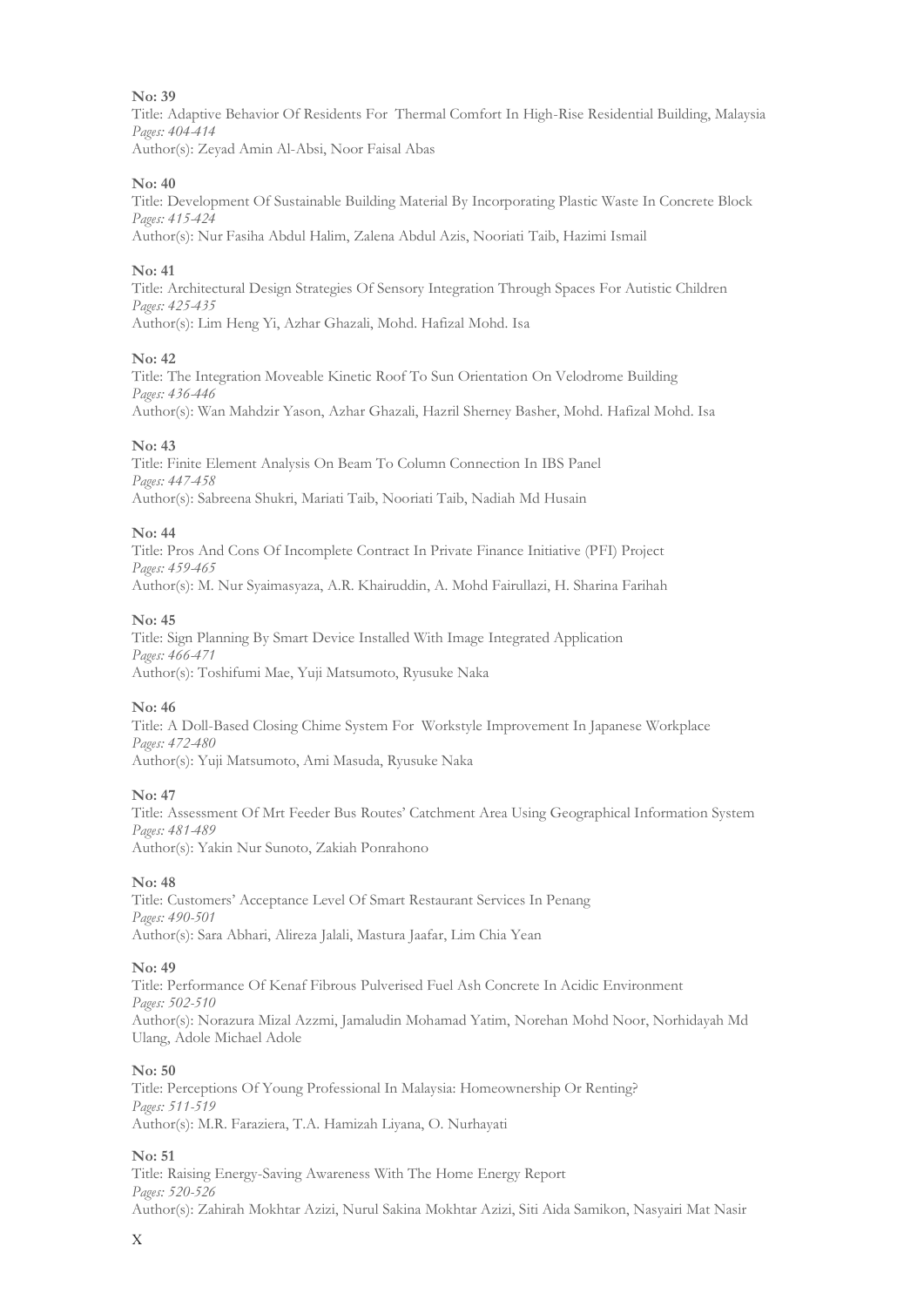Title: Co₂ Field Evaluation Of Natural Ventilation Classroom In Refurbished Preschool *Pages: 527-535* Author(s): Anisah Ahmad Nahar, Naziah Mohamad Salleh

#### **No: 53**

Title: Pavement Roughness Modeling Using Regression And Ann Methods For Ltpp Western Region *Pages: 536-548* Author(s): Zul Fahmi Mohamed Jaafar, Waheed Uddin, Yacoub M. Najjar

#### **No: 54**

Title: The Preferences Of Employees On Surrogate Window And View In Windowless Office *Pages: 549-554* Author(s): Tan Hui Ping, Roshida Binti Abdul Majid

#### **No: 55**

Title: Effect Of LSMC On National Road-Contractor Performance In Aceh, Indonesia *Pages: 555-560* Author(s): Alfa Taras Bulba, Abu Hassan Abu Bakar

#### **No: 56**

Title: Effects Of Laboratory Short-Term Ageing On Bitumen Properties *Pages: 561-575* Author(s): Noor Halizah Abdullah, Meor Othman Hamzah, Nur Izzi Md. Yusoff, Ahmad Shukri Yahaya

#### **No: 57**

Title: Impact Of Architectural Design Studio Provision On Students' Creativity: An Initial Findings *Pages: 576-586* Author(s): Nik Syamsul Baharum Nik Bahari Shah, Jestin Nordin, Muna Hanim Abdul Samad, Ku Azhar Ku Hassan

#### **No: 58**

Title: Historic Building Information Modelling (HBIM): A Review *Pages: 587-594* Author(s): Nik Umar Solihin Nik Kamaruzaman

#### **No: 59**

Title: The Growth Of Urban Centre In Kuala Lumpur: Growth Centre Development Control *Pages: 595-607* Author(s): Izuandi Yin, Jamalunlaili Abdullah

#### **No: 60**

Title: Corporate Real Estate Strategy: A Review *Pages: 608-614* Author(s): P. C. Kaluthanthri, A. Osmadi

#### **No: 61**

Title: Mechanical Properties Of Steel Fibres Reinforced Concrete *Pages: 615-622* Author(s): Noor Faisal Abas, Wan Nur Hasanah bt Mior Zulpatah, Zakariah Abd. Ghani, Julian Frederick

#### **No: 62**

Title: Analysis Of Strength Characteristics Of Concrete With Silica Fumes And Calcium Nitrate *Pages: 623-630* Author(s): Noor Faisal Abas, Kevin Teng Cheng Hui, Julian Frederick

#### **No: 63**

Title: Challenges For Project Management In The 21st Century *Pages: 631-641* Author(s): Amin Akhavan Tabassi, David James Bryde, Ernawati Mustafa Kamal, Jane Dowson, Roula Michaelides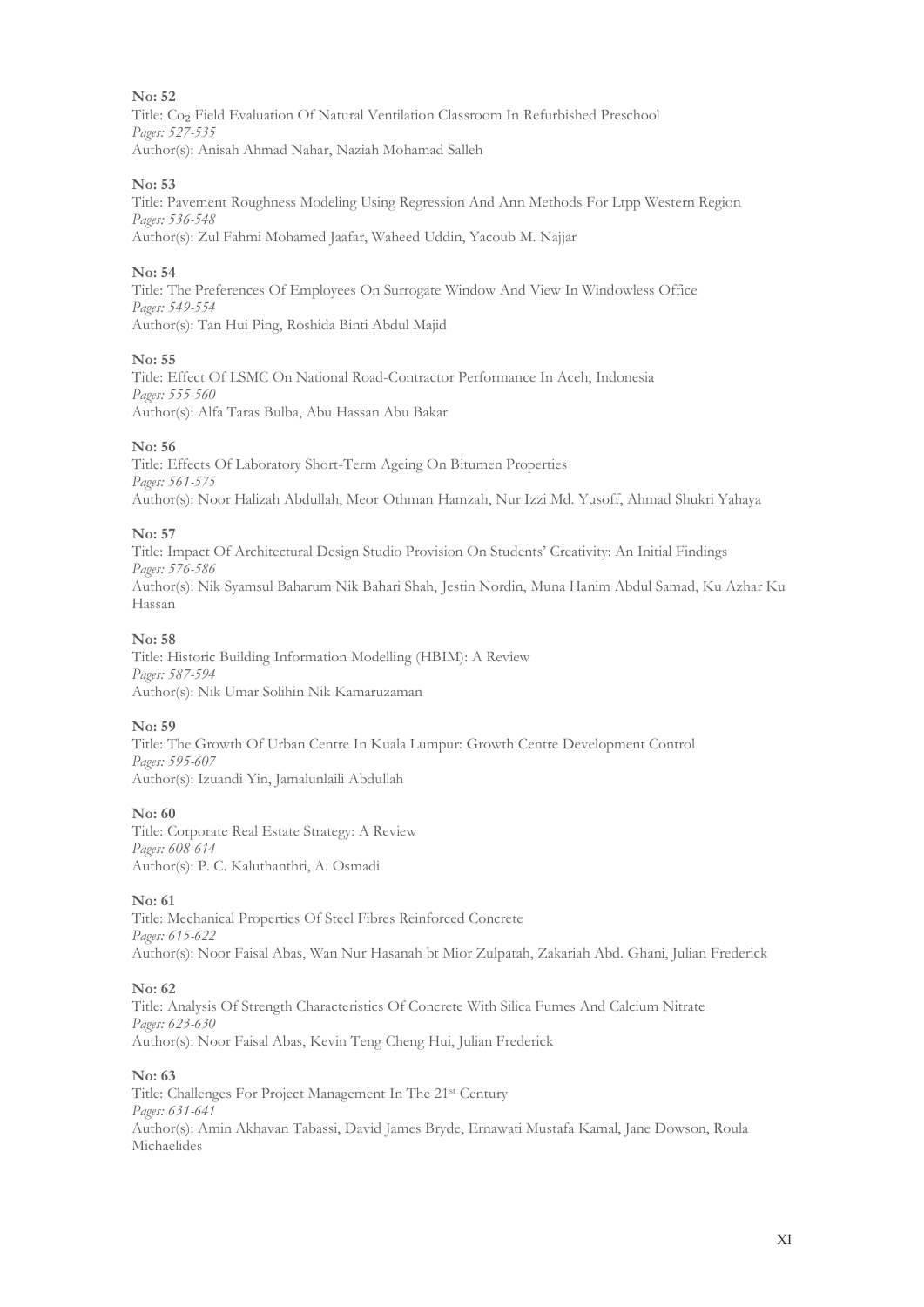Title: Biophilic Design And Plants Application In Rebuilding Kaki Lima Of Heritage Shophouses *Pages: 642-650* Author(s): Josephine Ong Ming Hui, Azizi Bahauddin

#### **No: 65**

Title: Rebuilding Space In Peranakan House In Lasem, Indonesia: Perceived Space Concept *Pages: 651-661* Author(s): Tessa Eka Darmayanti, Azizi Bahauddin

## **No: 66**

Title: Building Social Resilience With Youth Through Urban Projects: City Of Nan, Thailand *Pages: 662-672* Author(s): Prin Jhearmaneechotechai

#### **No: 67**

Title: The Role Of Museum And Sensory Design Of Rebuilding Place In Museology *Pages: 673-680* Author(s): Fairuzzana Ahmad Padzi, Azizi Bahauddin

#### **No: 68**

Title: Colour Usage Regulations For The Cityscape Of Old Mosul City/ Iraq *Pages: 681-690* Author(s): Omar Adil Sabah, Ayad Waleed Jalal

#### **No: 69**

Title: The Effect Of Color Temperature And Background Color On Handwoven Fabric Exhibition *Pages: 691-698* Author(s): Arsira Janyawisutt, Phanchalath Suriyothin

#### **No: 70**

Title: The Potentials Of Dark Tourism In Banda Aceh, Indonesia *Pages: 699-707* Author(s): Hannis Izzatti Ridzuan, Maroof Khani Hamed, Shida Irwana Omar, Irin Caisarina

## **No: 71**

Title: Children And Youth: Inclusive-Factors In The Provision Of Recreational Facilities In Nigeria *Pages: 708-718*

Author(s): Peter Musa Wash, Shida Irwana Omar, Badaruddin Mohamed, Mohd Ismail Isa

## **No: 72**

Title: Elderly Needs Of Garden In Retirement Homes: A Systematic Review *Pages: 719-725* Author(s): Wan Noor Anira Hj Wan Ali at Yaacob, Nur Huzeima Mohd Hussain, Marina Abdullah

#### **No: 73**

Title: Influencing Factors On Place Attachment In Riverbanks: A Case Study Of Malaysia *Pages: 726-732* Author(s): Mohd Ismail bin Isa, Massoomeh Hedayati Marzbali

#### **No: 74**

Title: Health And Safety Issues In The Nigerian Construction Industries: Prevention And Mitigation *Pages: 733-739* Author(s): Hamzat Isah

#### **No: 75**

Title: The Sense Of Place: Sade Shopping Corridor *Pages: 740-749* Author(s): Melania Rahadiyanti, Astrid Kusumowidagdo, Dyah Kusuma Wardhani, Thomas Stefanus Kaihatu, Ida Ayu Indira Swari

#### **No: 76**

Title: Social Interaction In Malaysian Affordable Vertical Housing: Pr1ma Precinct 11, Putrajaya *Pages: 750-758* Author(s): Ng Kar King, Roshida binti Abdul Majid, Mohammad Ezzad bin Abu Bakar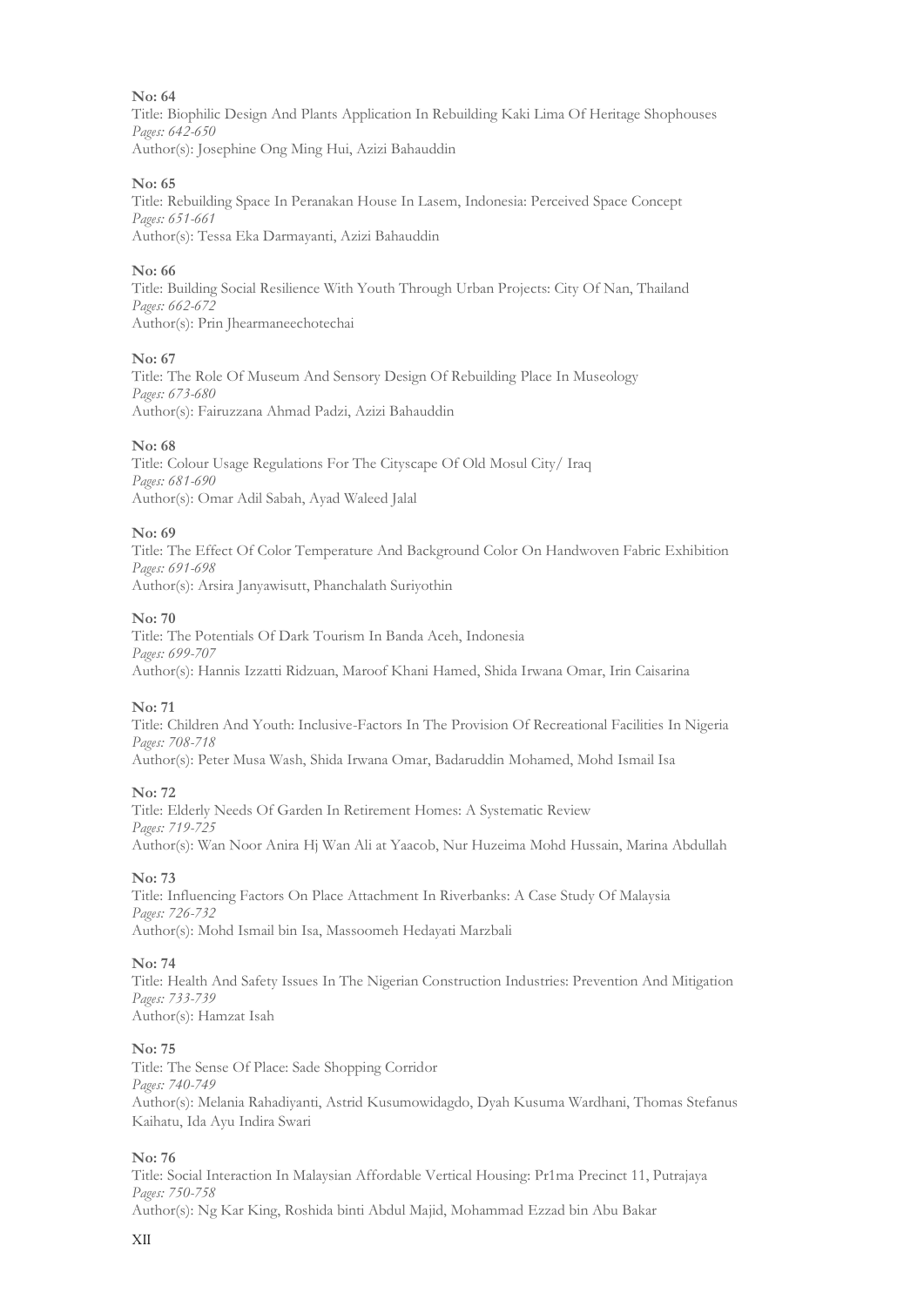Title: The Effect Of Traffic Congestion On Quality Of Community Life *Pages: 759-766* Author(s): Wan Noratikah Wahidah Binti Wan Ghazali, Che Nurhamizah 'Atikah Binti Zulkifli, Zakiah Ponrahono

#### **No: 78**

Title: Principles Of Vernacular House Design For The Sustainability Of Coastal Settlements *Pages: 767-776* Author(s): Cut Nursaniah, Izarul Machdar, Azmeri, Abdul Munir, Husnus Sawab, Laila Qadri

#### **No: 79**

Title: Residential Satisfaction On Neighbourhood: Residential Mobility In Malaysia *Pages: 777-785* Author(s): Hamizah binti Abdul Fattah, Nurwati Badarulzaman, Kausar Hj. Ali

#### **No: 80**

Title: Gender Differences: Factors Influencing Men And Women's Participation In Gender Research *Pages: 786-796* Author(s): Leila Mohajer, Jariah Binti Mohd Jan

#### **No: 81**

Title: Construction And Validation Of The 'Children's Connectedness To Nature' Instrument *Pages: 797-805* Author(s): Nor Diyana Mustapa, Nor Zarifah Maliki, Nor Fadzila Aziz, Aswati Hamzah

#### **No: 82**

Title: Transformation Strategies Towards Facilities and Innovation at Pondok Learning Institution in Kelantan *Pages: 806-813*

Author(s): Siti Nuratirah bt Che Mohd Nasir, Lar Khalilah bt Hassan, Mohd Azri b Mohd Jain Noordin, Dr Nor Hafizah bt Anuar, Yasmin bt Mohd Faudzi, Dr Wan Saiful Nizam b Wan Mohd Mohamad

#### **No: 83**

Title: Children's Adaptive Behaviour in Performing Outdoor Play and Learning in School Grounds *Pages: 814-824* Author(s): Nor Fadzila Aziz, Nor Diyana Mustapa, Janatun Naim Yusof

#### **No: 84**

Title: Conceptualising the Free Bus Service Quality Performance Assessment *Pages: 825-833* Author(s): Nur Shazreena Mat Shukri, Zakiah Ponrahono

#### **No: 85**

Title: Behind Construction Fence: What Should We Do To Practice Zero Building Defects? *Pages: 834-845* Author(s): Roslan bin Talib, Mohd Zailan bin Sulieman

#### **No: 86**

Title: The Effects Of Daylight Fluctuation And Illuminance Level In Office Building *Pages: 846-855* Author(s): Elina Mohd Husini, Mohd Zin Kandar, Fadli Arabi, Raja Nur Syaheeza Raja Mohd Yazit

#### **No: 87**

Title: Archipreneurship: Responses From Architects In Malaysia *Pages: 856-864* Author(s): Sharifah Fairuz Syed Fadzil, Nur Alia Mohamad Omar, Wong, Teik Aun

#### **No: 88**

Title: The Understanding Among Contractors In Additive Manufacturing Technology In Local Construction Industry *Pages: 865-875* Author(s): Muhammad Zamir Ismail, Zul Zakiyuddin Ahmad Rashid